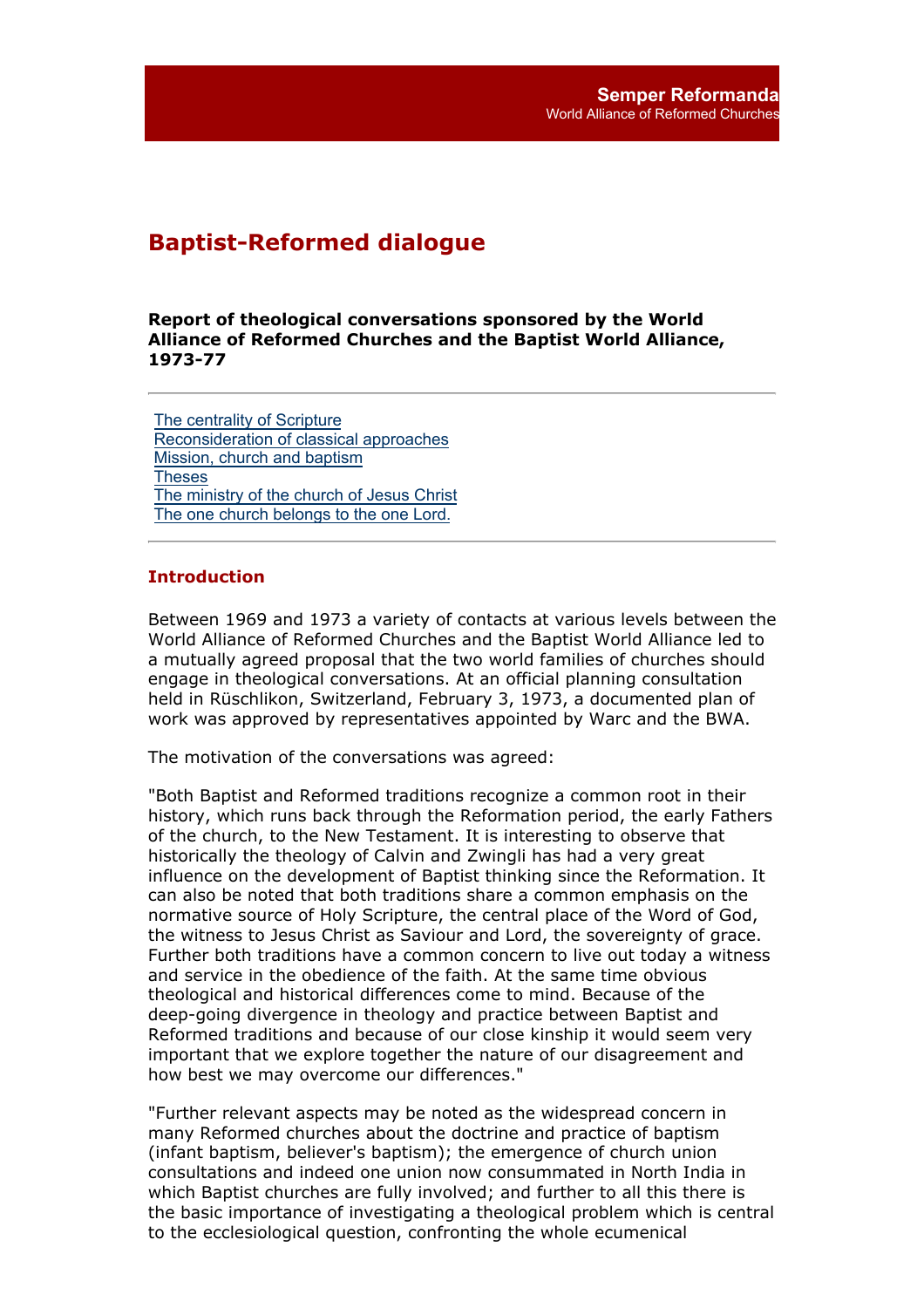movement, on the nature and understanding of the church. Both traditions are fully aware that this bilateral conversation should be properly carried out in the awareness of our responsibility within the one Family of the People of God."

## **Possible subjects were recommended:**

a) The identification of possible areas of agreement:

The centrality of scripture as witnessing to Jesus Christ as Saviour and Lord, the trinitarian basis of theology, the emphasis on the Headship of Christ in the church. The interrelationship of justification and sanctification; the meaning and implications of conversion; Christian witness in church, state and culture. Again the responsibility of the Christian church in the field of social ethics and the witness of the Christian at every level, in his life, in the world, etc.

- b) Specific Topics:
	- 1. Baptism and its context
		- Gospel
		- Christology, person and work of Christ
		- Atonement
		- Holy Spirit
		- Conversion and faith
		- Church membership
	- 2. The doctrine and structures of the church
		- Community
		- Ministries
		- Order
		- Church and State." (Reformed/Baptist Planning Consultation, February 3, 1973)

At a subsequent planning session, held in Rüschlikon, June 20, 1974, it was reported that the recommendations of the 1973 meeting had been approved by the Executive Committees of Warc and the BWA. Agreement was also reached that the conversations proper should begin in December 1974. Concerning the structure of the discussion, it was felt that the group appointed for the conversations should as a whole have the freedom to determine the particular subjects and the approach within the terms of their mandate.

This controlled the general nature of the papers presented at the first full session, December 14-18, 1974, held in the Baptist Theological Seminary, Rüschlikon, Switzerland. The Distinctive Elements of the Baptist and Reformed Heritages Today, authors respectively, Dr Ernest Payne (Baptist), England, and Dr Sandor Czegledy (Reformed), Hungary; The Baptist and Reformed Perspectives in Understanding the Gospel, authors respectively, Dr Günter Wagner (Baptist), Switzerland, and Dr Karel Blei (Reformed), The Netherlands. Detailed discussion of these papers provided both direction and specificity for the ensuing three years of work: "Our discussions have been most stimulating and illuminating when we have seen these traditional "loci' of theological reflection in the context of wider questions about the world and God's purpose in it through our Lord Jesus Christ that confront all the churches in our time" (Interim report, 1974).

The same meeting articulated clearly the agreed aim of the projected discussions: "We have noted in our mandate that the Executive Committees of the BWA and Warc recognize it as "very important that we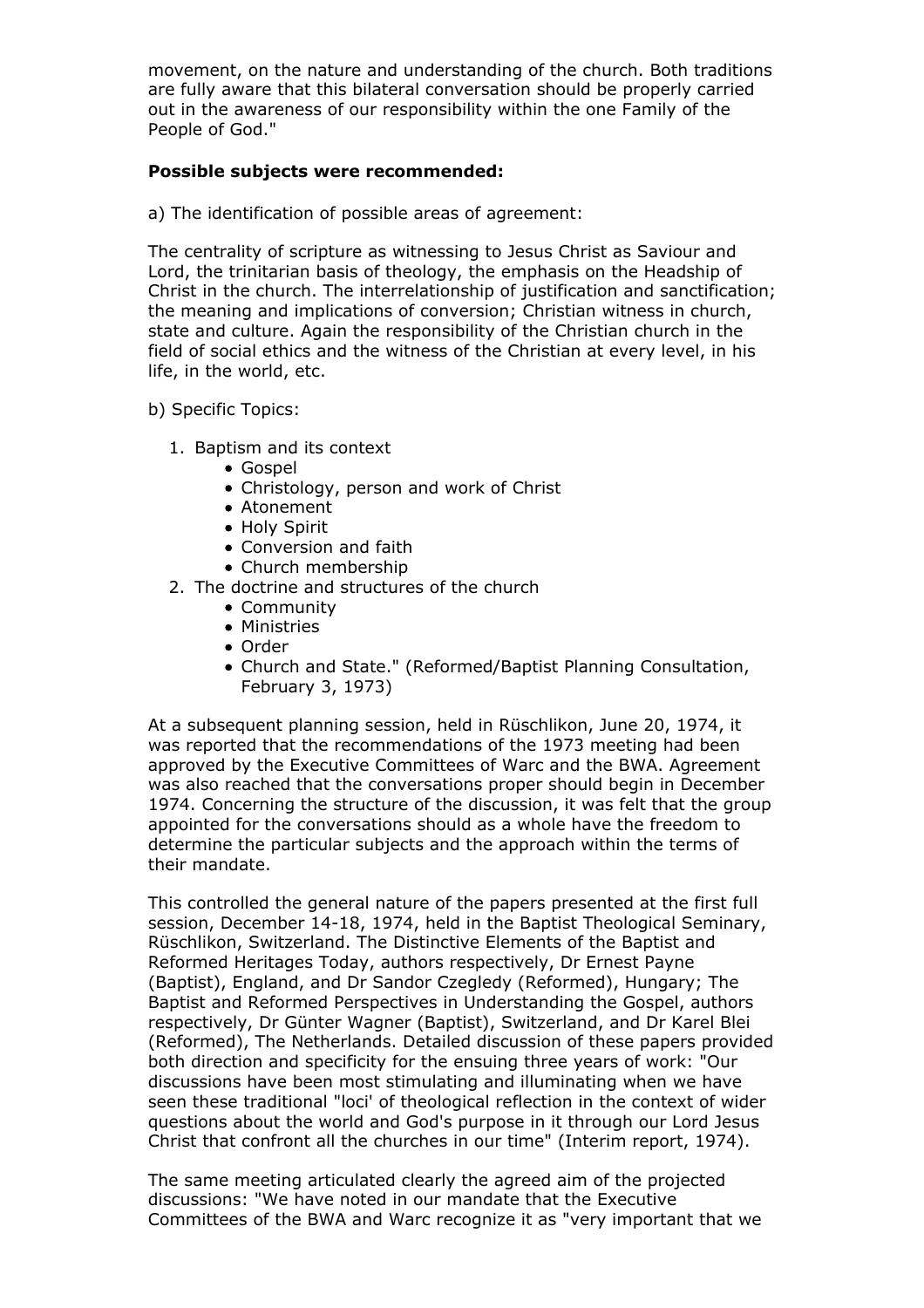explore together the nature of our disagreement and how best we may overcome our differences'. The mandate speaks also of baptism as presenting "a theological problem which is central to the ecclesiological question, confronting the whole ecumenical movement, on the nature and understanding of the church'. A programme of the above nature and methodology will have the threefold aim (a) to provide our member churches with information on our present theological positions, (b) to do this in a way which helps to overcome the differences which still exist along with so much that we have in common, and (c) to treat our particular convictions about baptism in a way which illuminates their relation to, and consequential nature within, a total understanding of theology and of the church's task today."

The second session, September 7-11, 1975, Cartigny, Switzerland, had as its theme and work plan the following scheme: The Christian Understanding of God's Purpose for the World in Our Lord Jesus Christ: Doctrine of God and Man.

General Issues:

- Context (i) The Sovereignty of God, the Lordship of Christ, Creation and Redemption, Covenant, Relation between community and individual, Personal responsibility before God.
- Context (ii): The way in which divergent views on these matters are derived from the same scriptures, the way in which views on these matters both determine and are influenced by basic understandings of man and history.

Particular issues: The relation of baptism to covenant: the "newness" of the new covenant as expressed in baptism and the Lord's Supper.

Theme papers:

- The understanding of covenant in the Old and New Testaments (Paper by Dr Jannes Reiling, reaction by Dr Sandor Czegledy).
- Changing understandings of man and their bearing on theology (Paper by the Rev. Prof. Martin H. Cressey, reaction by Dr Rudolf Thaut).

The third session, March 26-30, 1976, Rüschlikon, centred on two distinct presentations:

- A. The church in the world but not of it The church as a holy community in relation to justification; world affirming and world denying forms of Christian thought and life; the church in its local fellowship; the church in its universal dimension and mission (Paper by the Rev. Prof. Martin H. Cressey, reaction by Dr Penrose St Amant).
- B. A detailed survey and analysis of recent statements on baptism and church membership from a selection of Baptist and Reformed sources, prepared jointly by Dr Karel Blei and Dr Günter Wagner.

The fourth session, December 10-14, 1976, Rüschlikon, dealt with Baptist and Reformed thinking in the light of their understanding of the work and gift of the Holy Spirit.

Specific theses were presented on the following issues:

The church: with special emphasis on the local and universal church, A.Dr Karel Blei and Dr Jannes Reiling.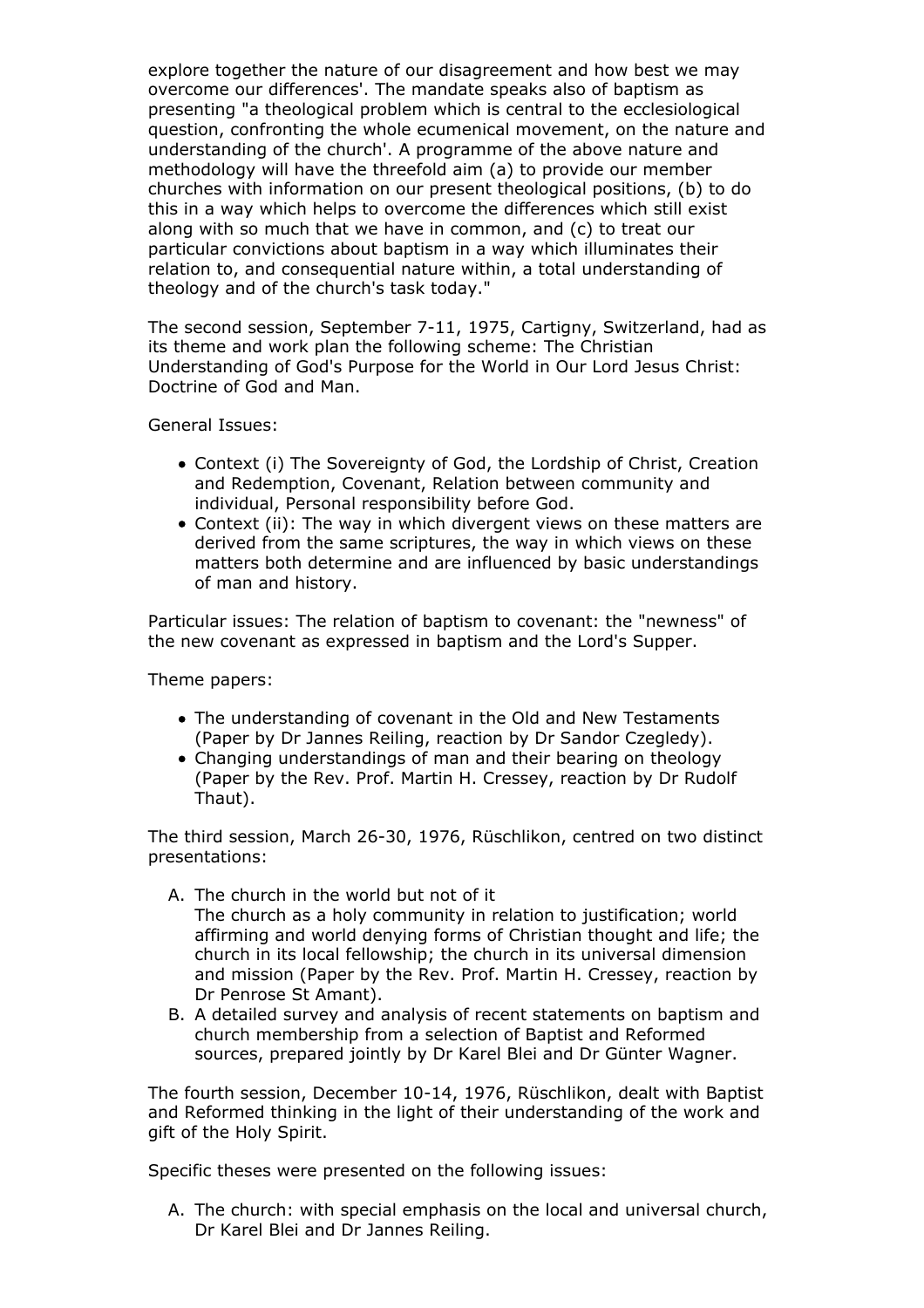- B. The ministry: with special emphasis on charism and office, the Rev. Prof. Martin H. Cressey and Dr Rudolf Thaut.
- C. Baptism: with special emphasis on Spirit and baptism in the complex of initiation, Dr Sandor Czegledy and Dr Günter Wagner

At this fourth session, the various reports of previous sessions were further examined and within the scope of the original mandate the ensuing final report was worked out and agreed for submission to Warc and the BWA.

Readers of the report will be aware of the developing processes of the discussion which inevitably emerged from a debate centred in a relatively small intimate group and spread over a four-year time span. In the final editorial work on the report as a whole it was agreed that such obvious signs of theological growth should be allowed to stand. In this way the report has to be read not as it were in "the flat" but with the dimension of "depth", taking note of those elements of seeming repetition which are never in themselves mere repetition but signposts marking our common pilgrimage in learning together.

### **The centrality of Scripture**

Both the Reformed and the Baptist traditions share a common emphasis on Holy Scripture as the normative source for faith and practice. We have therefore attempted to subject our respective convictions and tenets to biblical scrutiny in order to test their foundations in scripture. In the course of our discussions, however, we have noticed again and again that biblical interpretation is more than just finding out "what the Bible says" and that we have to take into account various factors on the part of the interpreters.

#### **The biblical revelation as the normative source (norma normans)**

We have registered considerable agreement on what has been pointed out in one of the theme papers; that the scriptures are always read through "spectacles" and that every theological opinion has not only "theological grounds", but also different (psychological, sociological, cultural, etc.) "causes", of which we have to be (and are more and more) aware. There was also agreement on the necessity to discriminate between what is read into the scripture and what is objectively given in it. "The text has its own weight." Yet on this last point there is some difference of emphasis within each of our traditions. Some underline the difficulty of making that distinction, more than its necessity. Is not everyone ready to find his own opinion in the scripture? Therefore, it is said, we must keep in close contact with Christians of other traditions; it is in the living interplay with them that we are mutually corrected. Others underline the necessity (despite the difficulty) of going back to the normative significance of the scripture, the scripture as itself norma normans.

#### **The interpretation of the Bible and of history in grappling with today's problems**

In all ecumenical conversations the problem of biblical interpretation and of the lessons of history arises. Ours is no exception to this rule and much time has been spent on the subject. There is much common understanding in biblical and historical scholarship across the lines of traditions and denominations. But the great question is always how the results of biblical and historical scholarship can be put to a good use in the situation of today. The problem of hermeneutics is universal and not even a specific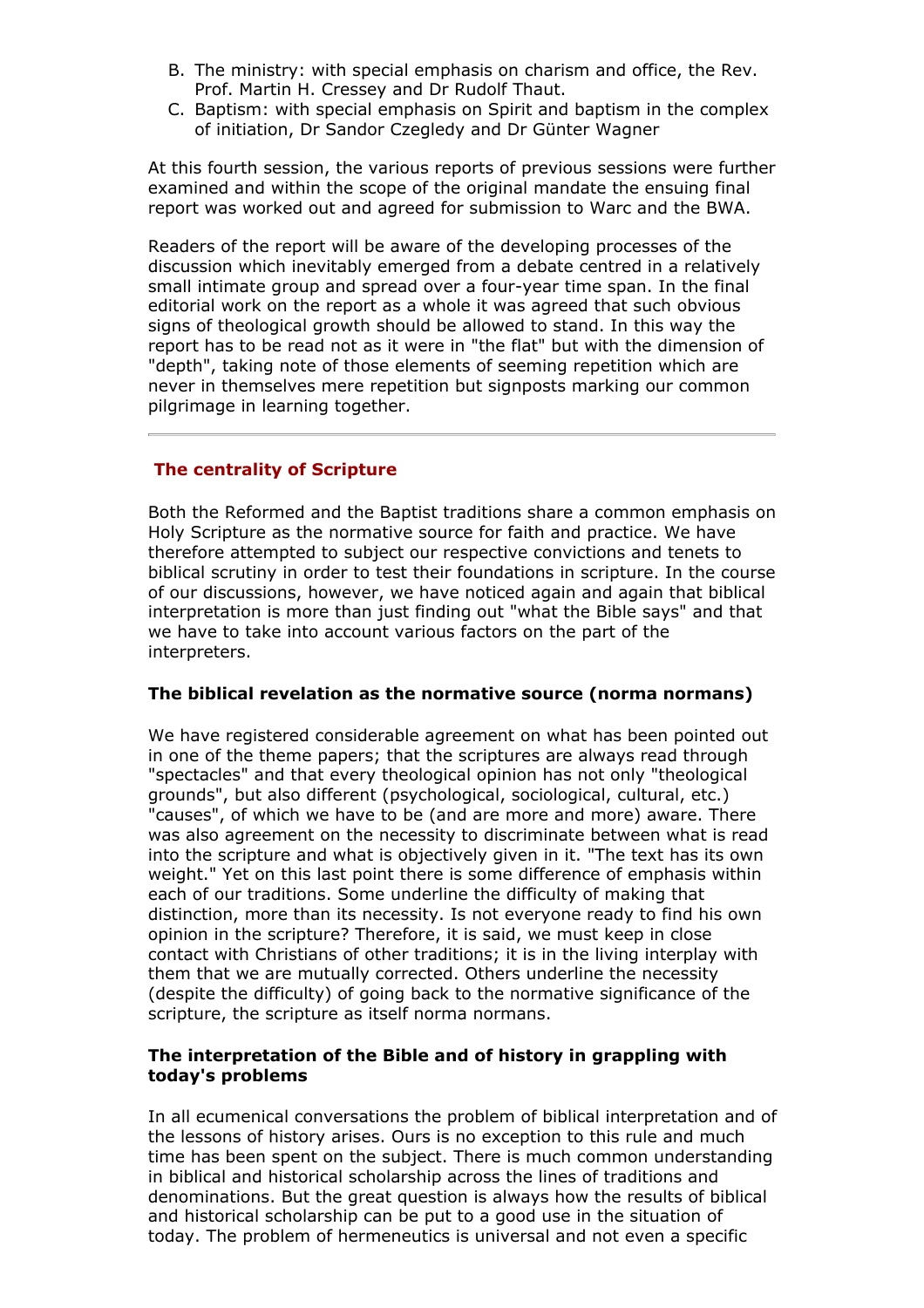Christian one. Yet for the Christian church which lives on the Word it is a very crucial issue.

The discussion of the concept of covenant led to the following consideration: in order to determine the relevance of a concept like "covenant" for today we should begin to investigate what meaning it had for Israel in understanding its own place in the purpose of God and then address the same question to the history of Christian thought and practice. We should then proceed and see what help and guidance this would give us in grappling with the problems of our own day with regard to God's purpose for the world and the role of the church in that purpose.

A similar process was followed in our preliminary discussion of baptism. After some consideration of specific New Testament passages, e.g. Col 2.11, Rom 4.11, 6.1-6, we discussed the meaning and practice of baptism in the concrete pastoral and missionary situations of our churches today. We found many common problems confronting our churches. All of them are set in an environment where they must present the gospel to secularized men and women or to those of other faiths. No longer can any church assume an identity between itself and its surrounding society.

We recognized further that this changed situation produces many perplexing pastoral issues in dealing with those who have some superficial link with the church or have been separated from a church with which they were related in childhood. The movement of individuals from one Christian group to another also poses questions which cannot easily be answered from our traditional theological positions.

These practical considerations enabled us to reconsider the classical Baptist and Reformed approaches to (A) ecclesiology, (B) baptism and (C) to reflect upon the relationships between mission, church and baptism.

# **Reconsideration of classical Reformed and Baptist approaches**

#### **A. Mutual questioning of our ecclesiologies**

Our probing of ecclesiological questions included such issues as: people of God (cf. I Peter), the new covenant; the status of children in the church; the "holiness" of children according to I Cor 7.14 ff.; the understanding of the church as mission; the boundaries of the church.

# **1. The people of God**

It cannot be overlooked that "people of God" is one of the names or images characterizing the church in the New Testament. It underlines the continuity of God's purpose in the discontinuity of history and thus raises the question not only of the connection between the Old Testament and the New Testament but also of the relationship between church and Israel. Where the designation occurs in I Peter, a diaspora situation and the mission of the church to proclaim the acts of God, who has brought his people to a new birth through the resurrection of Christ (I Peter 1.1; 2.9; 1.3), are envisaged. While the concept "people of God" as such does not contribute to the solution of the question "Volkskirche" versus "believers" or "gathered" church, it underlines the fact that also the believer under the new covenant belongs to a community of faith which is more than the sum total of individual believers.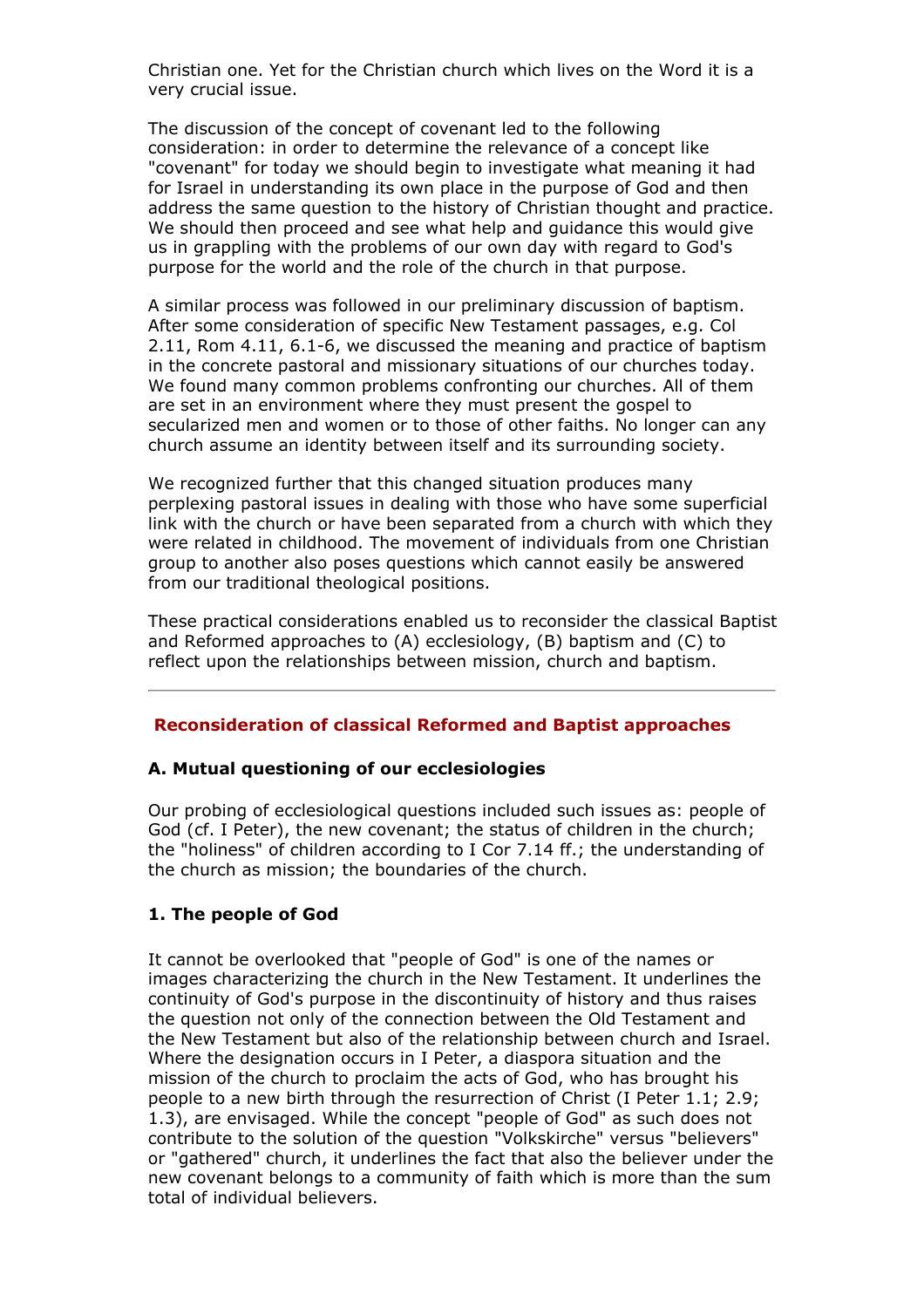# **2. The new covenant**

We agree in seeing the "newness" of the new covenant in Jesus Christ himself, in the eschatological significance of his person and work and in the eschatological gift of the Spirit (cf. Heb 3.10, I Cor 11.23-25, Acts 2.33-39). This "newness" in Christ is expressed in forgiveness, "law written in the heart" (Jer 31.33) and is a kainè ktísis (new creature/creation, II Cor 5.17).

We were not agreed whether kainè ktísis means primarily the "new individuals" or the "new mankind." Our different understandings of a text like this result in the Reformed emphasis on the community aspect of the church and the Baptist emphasis on "personalism."

### **3. The status of children of believing parents**

While the Refomed tradition, with its practice of infant baptism, includes children as members of the church, Baptists emphasize that a person is not "born into a church", i.e. cannot be brought into membership by the role of the parents; rather he/she becomes a member by personally appropriating the gift of God's grace in faith.

We have gained greater understanding and appreciation of our different positions: Reformed Christians face the fact that the best care of the church and the family for the child by no means guarantees the growth of the child into a committed Christian. Baptists need to consider more seriously the blessings of a Christian family for a child and the child's faith before baptism as well as the continued challenge to and growth in faith after baptism. Both traditions have to face the problems arising for Christian nurture from a general weakening of family life in many parts of the world.

#### **4. The church as community of salvation (heilsgemeinde) and as mission**

Both Baptists and Reformed regard the church as community of salvation and as mission.

The Reformed tradition emphasizes the aspect of community of salvation and thus the thought of the church as also a mixed body (corpus permixtum, cf. Mt 13.24-30; 47-50). It understands mission as an activity pervading all realms of life and society by the gospel.

The Baptist tradition emphasizes the aspect of mission (cf. "every Baptist a missionary" - Johann Gerhard Oncken) and the thought of the church as "gathered believers" committed to the task of proclaiming the gospel to each individual (cf. Mt 28.16-20). We also need to explore the relationship within each tradition between the concepts of church, of mission, and of baptism.

We are agreed that these emphases are not mutually exclusive but need to be seen as complementary and that we need mutual correction.

#### **B. Mutual questioning of our baptismal teachings: baptism, grace and faith**

Baptists and Reformed are in agreement as to the universal scope of the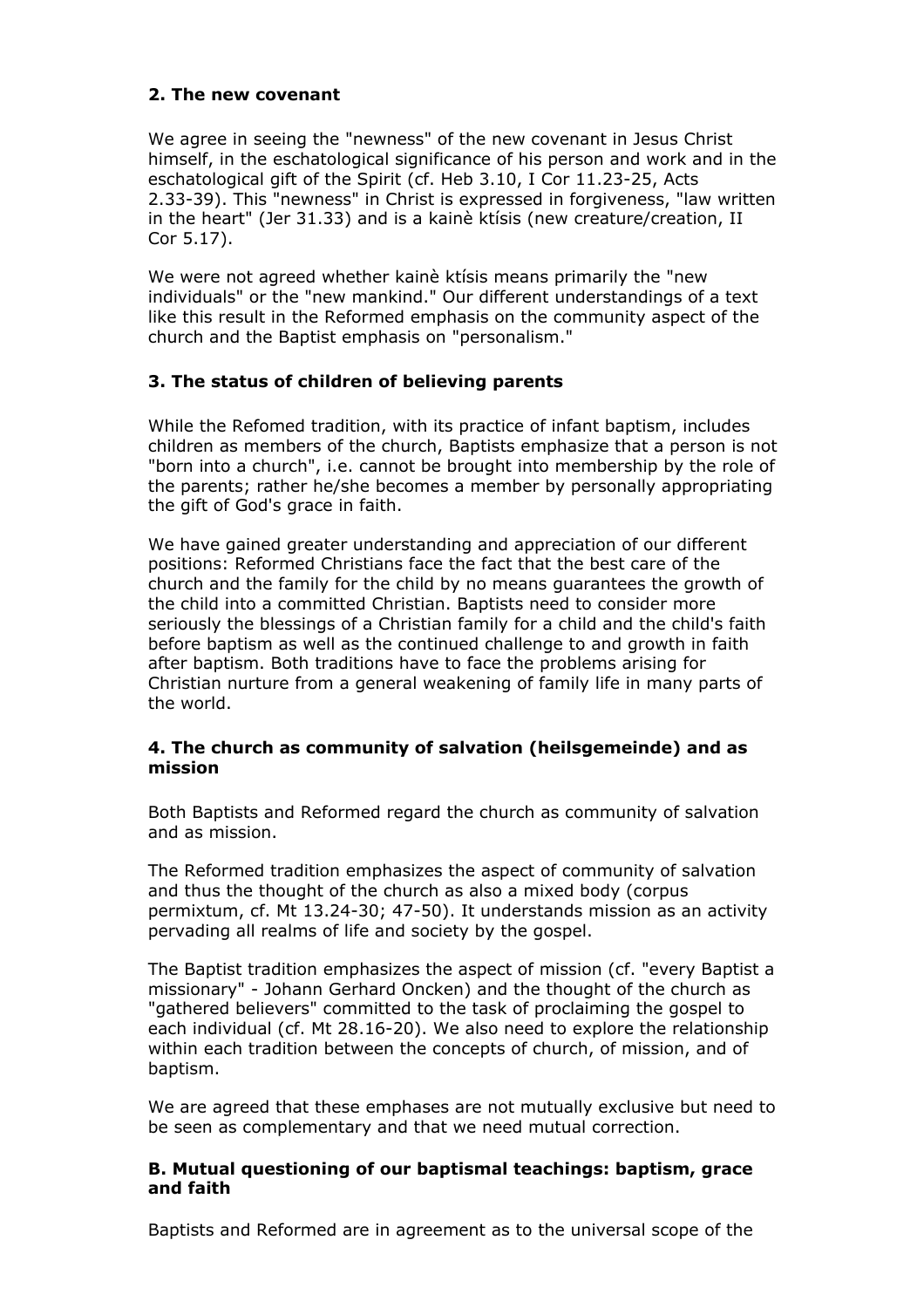purpose of God and his gifts, the priority of God's grace and the nature of faith as a gift of his Spirit.

However, while we agree that grace is prevenient, we differ in our understandings of its consequences for the practice of baptism: Baptists see the manifestation of prevenient grace in the cross and resurrection of Christ while the rite of baptism belongs to the process of the appropriation of God's gift through faith.

The Reformed tradition emphasizes prevenient grace as manifested in infant baptism. Of course, this infant baptism implies the challenge to Christian education (Eph 6.4) and Christian living (Rom 6). The acceptance of this challenge to Christian living in many Reformed churches is expressed in a special act of confession of faith and confirmation.

We realize that the relationship of baptism and faith is a question of great importance for our dialogue. We agree that baptism and faith are related, but disagree as to the prerequisite of personal faith on the part of the baptized at the moment of baptism.

Reformed churches see infant baptism as a sacramental expression of the grace of God, and therefore, if rightly practised, as a firm foundation for a growth to personal faith.

Baptists underline that the offer of God's grace in the gospel requires the response of personal faith and its confession in baptism (Acts 2.37 ff.), and are thus constrained by their understanding of the New Testament to set the challenge of the gospel before those who are able in response to seek baptism of their own volition, though this decision of faith may be greatly helped by Christian nurture of children within the family of the church.

From these positions we can arrive at a mutual respect for the intention of our varied practices, even though we cannot yet reach a common mind as to the right way of fulfilling our discipleship together in today's situation of mission. We shall need to explore further the implications of such mutual respect for church fellowship and cooperation.

#### **C. The relationships between mission, church and baptism**

God's purpose for the world in Jesus Christ is his eternal will for the salvation of mankind. Therefore, from the perspective of Christian faith, it is possible to see this purpose at work in all the history and witness of the Old Testament. However difficult it is to determine the relation to Christ of specific aspects of the covenants, law or the priestly and prophetic ministries, we are agreed in tracing a continuing succession of faith from Abraham to Christ.

We see a preparation for Christ in all aspects of the vocation of Israel as the nation of priests, the people of God. When Christ came, he too in his teaching and ministry related God's purposes to every aspect of human life.

The New Testament writers are able to apply to the new community gathered from all nations titles originally given to Israel as the covenant nation. Nevertheless, the New Testament emphasized the "newness" of what God has done in Christ and faith as the mode of reception for this new act of grace.

In the light of this New Testament witness we are agreed that the life of the church and its practice and ordinances should be directed to the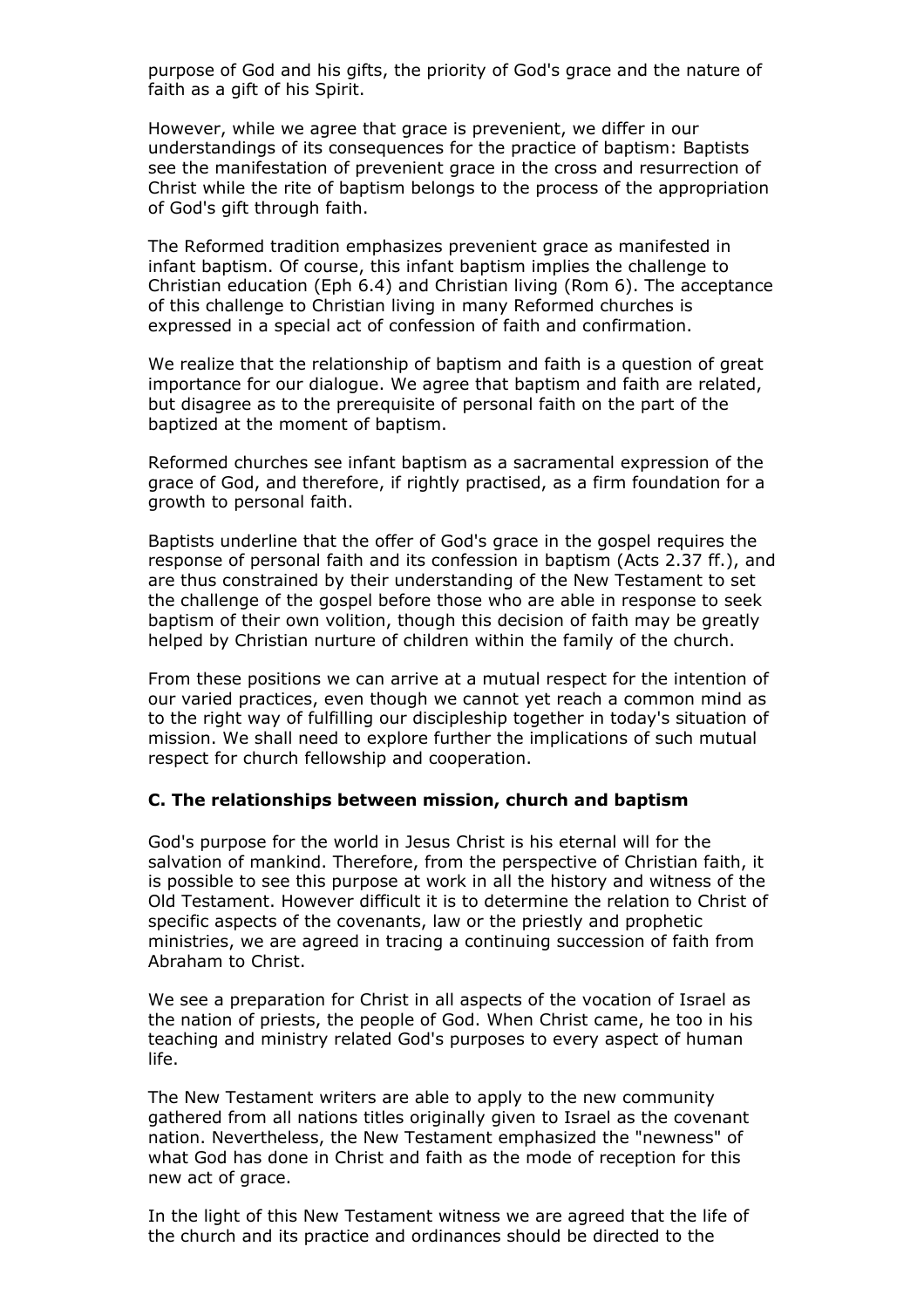bringing of men and women to the response of faith, as a mature and fully human reception of God's grace.

# **Mission, church and baptism**

# **I. The church in the world today**

Throughout the centuries the church has had the obligation to fulfil its mission under Christ. We agree that the situation we face in the world today provides a new context for agreement concerning this mission. Large numbers of our contemporaries in every country, and on all continents, are alienated from Christian faith or have not been adequately confronted with its claims, or, more likely, are indifferent to it.

In this specific missionary situation we find different - sometimes extreme - approaches to, and visions of, mission. There are those who conceive of mission almost exclusively in terms of saving individual souls and of church growth, with little interest in seeking to pervade all realms of life and society with the gospel. There are also those who understand mission almost exclusively in terms of social involvement. There are, thirdly, those whom the relativism of our time has affected so deeply that, though they have not rejected the Christian faith totally, see their task only in terms of maintaining ethical values within a general religious context, at the expense of the uniqueness of the gospel.

But the churches today are struggling to find together a concept of mission which includes the individual, churchly and societal dimensions and proclaims the gospel in its uniqueness in a way properly responsive to the experience and convictions of our fellow men and women.

One of our chief difficulties is that it has become harder to distinguish between "believers" and "unbelievers." There are indeed those who declare their unbelief. There are also people who have not yet come to a point of full commitment in faith and yet may be called believers because of their relation to Jesus Christ through their traditional knowledge of him and the thought-patterns of their society. Such situations give us all, Reformed and Baptists, a special pastoral task.

# **II. Mission and baptism**

Both our Reformed and Baptist traditions show a variety of attitudes and approaches to the problems referred to in the last two paragraphs. It has become clear in our conversations that we must seek ways for our churches to work together in the common mission of Christ. That is why we have placed our study of baptism in the wider context of the work of Christ and the mission and nature of the church. It is in the light of conclusions about the wider context that we can best approach our distinctive baptismal doctrines and practices; for we are agreed that they must not be treated in isolation and that our distinctive attitudes and approaches are not derived only from them.

# **III. Christ and his church**

Christ is the head of the church, his body. The concept of the body of Christ implies an understanding of the church as the community of those who are included in Christ, i.e., those who existence is determined by what has happened in and to the body of Jesus in the event of his cross and resurrection. It expresses the intimate unity of Christ and his church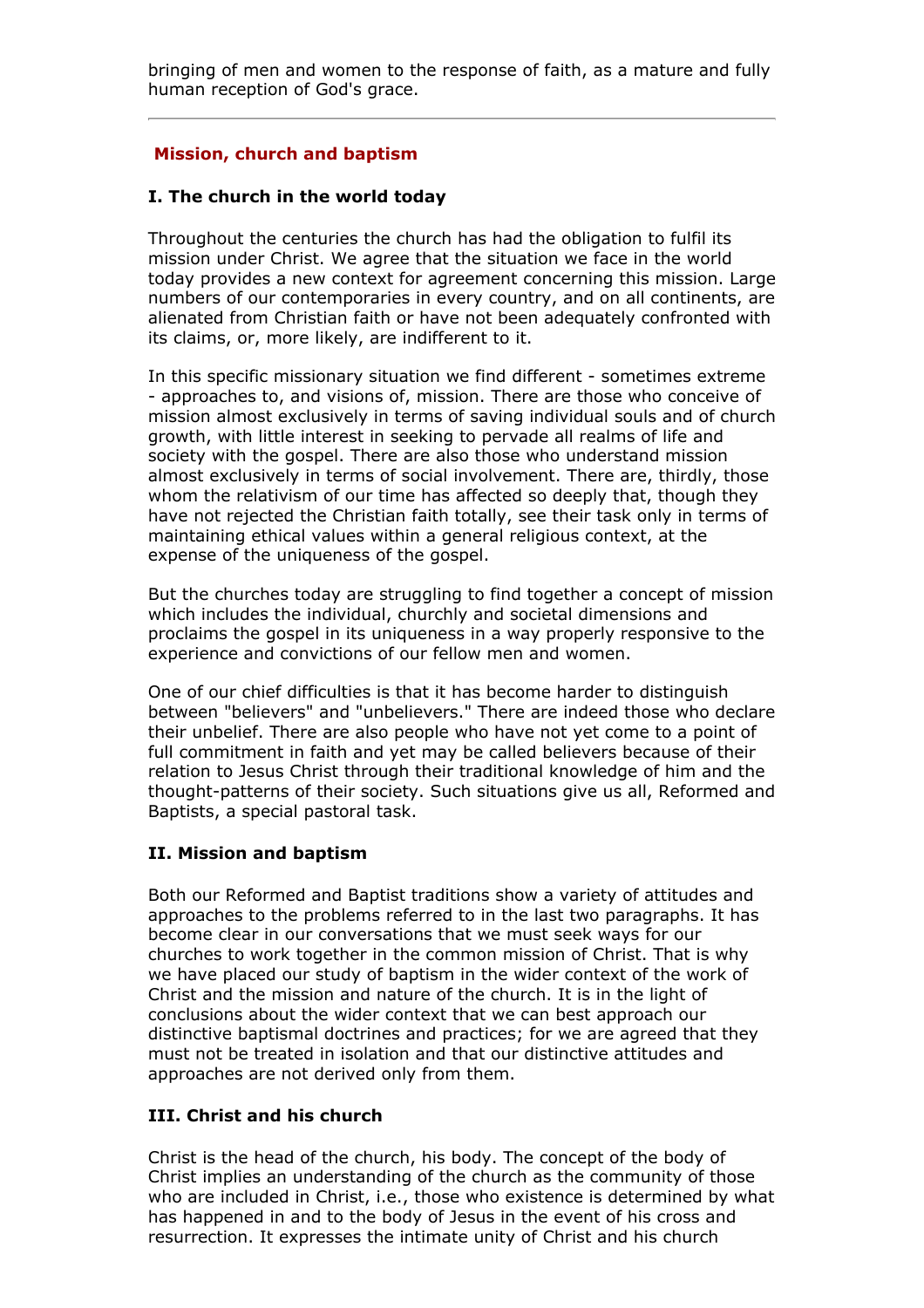without obscuring the distinction of the church from Christ, and its subordination under him (cf. One Lord One Baptism, Faith and Order, 1960, p.25). It is Christ who in his mercy takes the initiative, an initiative, however, which calls for the human response of faith. An objectivism which does not pay due attention to this human response is as objectionable as a subjectivism for which it is the only important factor.

Neither individually nor together are the existing denominations simply identical with the body of Christ. Nevertheless, there is a connection: it is in the empirical church bodies that the body of Christ becomes manifest.

# **IV. Baptism: act of God and act of man**

God's gift of grace in Jesus Christ evokes the human response of faith. In baptism the merciful God and the believing and confessing man meet. God acts in baptism by laying hold of man, and man acts by responding to the claims and promises of God's grace: in baptism man suffers death with Christ and is raised to a new life under the power of the living God, who liberates from sin and constantly renews by the Spirit. In this sense we agree that baptism is a powerful sign and an effective means of grace: in baptism administered with water, God himself, by his Spirit, is acting. As we look at baptism as being both act of God and act of man, we affirm the unity of the rite and the spiritual reality which it signifies.

# **V. Church and baptism**

As the body of Christ, the church embodies the community of salvation-in-Christ (cf. Acts 2.47). Baptism is the sacrament of incorporation into Christ and therefore into his body, the church. It is more than admission into the membership of a concrete church organization. On the other hand, this incorporation into Christ cannot take place without admission into such a membership. In baptism man is united with both Christ and his body. Hence, rather than emphasizing in a negative, exclusive sense the proposition extra ecclesiam nulla salus (outside the church no salvation), we should affirm the positive content: "in the church salvation!" We can set no limits to the power of Christ: he is leading men to salvation in his own way. Yet this does not at all entitle us to hold baptism in contempt. It is not that Christ is bound to baptism as a means of grace, but we in our faith are. The Word became flesh (Jn 1.14); it is to proclaim and underline this fact, and as a consequence of it, arising from the life, death and resurrection of Jesus our Lord, that the church celebrates baptism as an outward, visible action. "God became man in Christ. God's revelation took place in history in a particular yet universally relevant event. The outward sign reflects this particularity" (Faith and Order, Louvain, 1971, p.42).

# **VI. Baptism and faith**

As to the dilemma of believers' baptism versus infant baptism, the scriptures do not address themselves directly to that question. Furthermore, they are not a "code of law" but a book of proclamation. In fact and directly the New Testament only speaks about those who come to baptism out of their own volition, confessing their personal faith (e.g., Acts 2-38, 41; 8.38). This is to be seen in the light of the missionary situation in which men hear the gospel for the first time and assent to it.

Those who reject infant baptism feel compelled to do so out of the conviction that the act of God in baptism is such (cf. IV) that it must be met, at the time of baptism, by an undoubtedly personal response of faith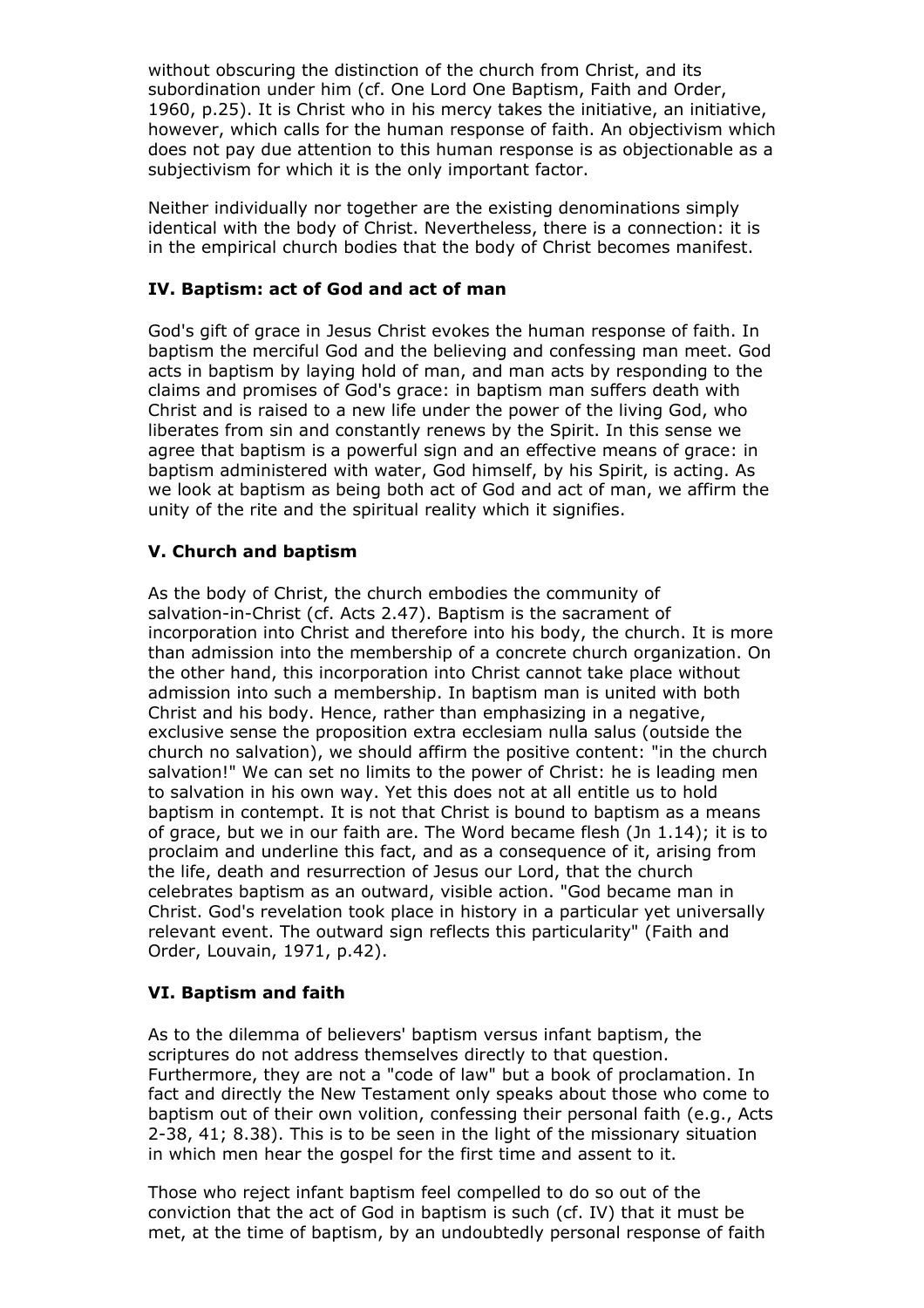from the one baptized (cf. Rom 10.9 ff.).

On the other hand, the New Testament makes it equally clear that the believing individual is not detached from the environment of faith. The "household" references (e.g. Acts 10.46, cf. v. 2; 16.15, 33; 18.8, I Cor 1.16) neither prove nor disprove that children were involved in the so-called "household baptisms"; however, like other texts, they do show that an individual believer is always part of a believing community, and is supported in faith by fellow believers (cf. Mk. 2.5; I Peter 2.9).

It is this consideration that brings defenders of infant baptism to their point: they are convinced that the act of God in baptism (cf. IV) finds its response of faith not only from the one baptized but also from the community of faith, which includes a child's family; it is in this community, the church, that a child develops as a person to the point where, later in time, he or she personally appropriates the response of faith.

Modern patterns of life have weakened and often destroyed traditional family ties, with the result that sometimes the community of faith as a context of infant baptism is missing, thus making it in many cases problematic. The number of children brought to baptism has decreased, especially in urbanized areas. However, infant baptism, if rightly practised, does not intend to "sanctify" or "crown" natural ties, rather it puts them into another perspective, upon another basis. Where parents sincerely and faithfully wish their children to be baptized, a new sense of family solidarity and responsibility is established and grows.

The churches which are convinced that they are entitled only to practise believers' baptism should keep in mind that their practice should not result from a disregard for the priority of God's grace and of the receptive, and not creative, character of human faith, which has to be expressed and confessed, not once for all, but again and again. The churches which are convinced that they are entitled to practise infant baptism should keep in mind that their practice should not result from a disregard of the call for personal faith, which call is involved in God's prevenient grace.

#### **VII. Baptismal practice in the future**

We find ourselves led, by our agreements so far, to confront the difficult question whether Christians of Reformed and Baptist convictions who are members in good standing of their churches could recognize one another as both occupying the position of those who have received and responded to the grace of God in baptism as this grace is understood in the New Testament. Such a mutual recognition could only arise from:

(i) an agreed understanding that a complex of elements, including baptism with water in the name of the Trinity, public profession of faith and admission to the Lord's Supper, are all parts of the reception of and response to this grace of God;

(ii) the acceptance (still problematic) that this complex of elements could find place in the life of any individual either contemporaneously in the act of believers' baptism, where profession of faith, water baptism and communion come together in time, or over a period of time, short or long, in which (infant) baptism, profession of faith "at "confirmation" as it is often called), and admission to communion follow one another as separable stages in a process.

We do not yet know how to answer fully this question that we are led to face. Furthermore, such a mutual recognition would still leave unresolved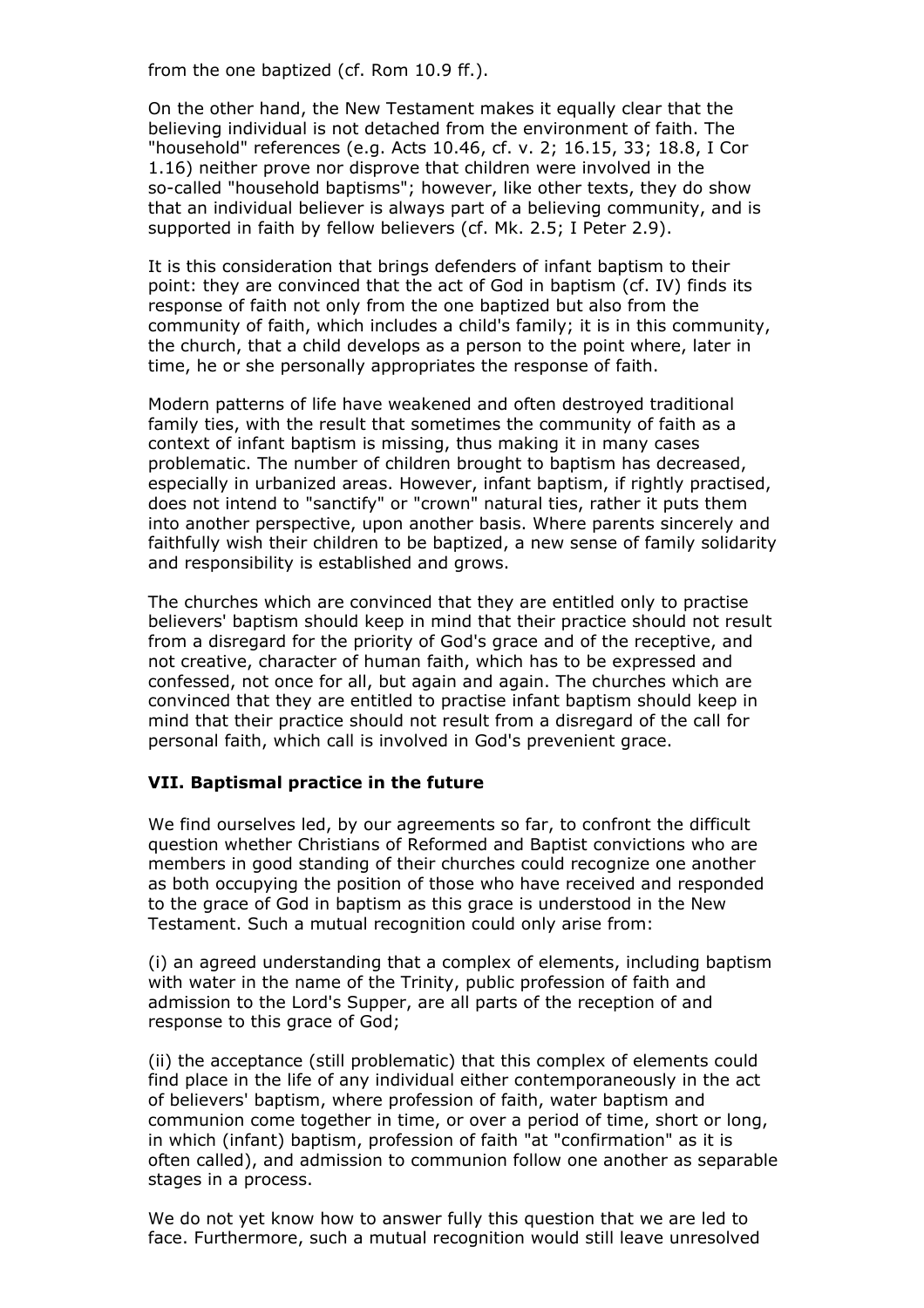many questions, such as: whether the division in the stages in time is, or is not, entirely in harmony with the New Testament; whether infant baptism in itself admits to membership in Christ; whether delay of baptism for the child of a Christian parent is in some way a failure to minister God's grace as he intends it for children of Christian families, and so on. Despite this agenda of questions, we consider that our own dialogue and the changing situation in some of our churches are leading us forward in a positive manner.

In this context Baptists consider it as a hopeful development that in several Reformed churches a so-called "double practice" of baptism (according to which believers' baptism is as legitimate as infant baptism) is being discussed or (e.g., in the French Reformed Church) even has been introduced.

Where in consequence of this "double practice" parents do not ask for the baptism of their newborn child, an act of thanksgiving and intercession on behalf of this child and its parents has a place in the context of Christian worship. It is important that such an act should not be so ordered as to give the impression of being a substitute for baptism. Where in a church of "double practice" infant baptism is chosen, the question arises why baptized children should not be admitted to the Lord's Supper, and this is actually the tendency in several Reformed churches. In the case of this admittance, however, the meaning and functions of "confirmation" need reconsideration, within the unity of the several stages of "initiation."

In the same context Reformed consider it as an important fact that many Baptist churches admit other Christians, baptized as infants, to the Lord's Supper on the basis of their personal faith in Christ and when they are in good standing with their own churches, a practice which is a de facto recognition of their Christian status. Cooperation in mission frequently involves a similar de facto recognition. Likewise, Reformed see it as a hopeful development that a few Baptist Unions have expressed and even consummated membership in a larger church fellowship which has adopted the "double practice" of infant and believers' baptism for a united church without imposing it upon the local congregation (e.g., Church of North India).

We see the question posed at the beginning of this section and the changing situations described in it as part of the continual challenge confronting our Reformed and Baptist traditions, which we believe, under God, demands of us that we seek ways of overcoming those differences which are still church-divisive between us. In the following concluding sections in thesis form we make our suggestions for this search and emphasize certain areas of concern in which further theological work is required.

#### **Theses: The Holy Spirit, baptism and membership in the Church of Christ**

1. Both in the Reformed and in the Baptist tradition, there has been emphasis on the work of the Holy Spirit in bringing men and women to salvation and on baptism as the sign of this regenerating activity of God himself. Many questions have arisen concerning the work of the Spirit and the sign of baptism and their interrelation. Some, in both traditions, would say that baptism has, in the words of R.E. Neighbour, "utility simply as a beautiful and expressive symbol of certain basal facts in the redemptive mission of our Lord Jesus Christ" (quoted by Dr Beasley-Murray in Baptism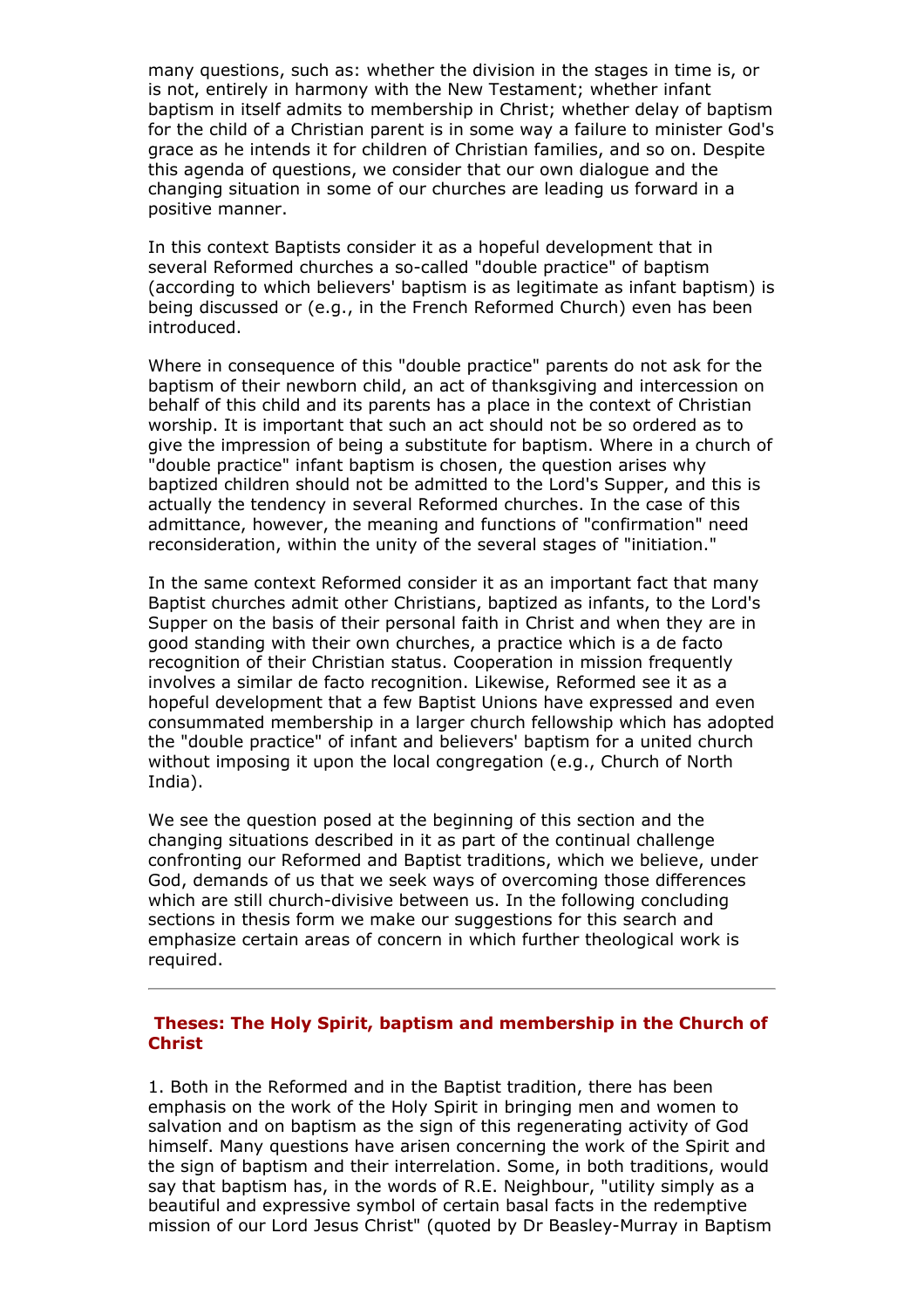Today and Tomorrow, 1966, p.14). Others speak rather of baptism as sign and seal or effective sign.

2. In our discussions we have made progress in relating these two viewpoints by considering that a sign exists for the purpose of communication. We therefore asked ourselves to whom the sign of baptism is addressed. Our answer is twofold. On the one hand, it is addressed to man with goods news from God, of incorporation into Christ and the benefits of his death and resurrection. On the other hand, it is addressed from man to God with a confession of faith, by the church in all cases and also by the baptizand in the case of believers' baptism. It is precisely this dual sign-character of baptism which leads us to affirm its character as action of God by his Holy Spirit; for it is only by the Spirit that Jesus can be confessed as Lord (I Cor 12.3) and it is only by the Spirit that man is enabled to perceive the meaning of Jesus Christ for him (Jn 16.13-14). This, we believe, is the reason why in the New Testament baptism is not presented as a "bare" or "mere" sign, a beautiful and expressive symbol and no more, but is intimately associated with such realities as the forgiveness of sins, union with Christ, and the reception of the Spirit (cf. Acts 2.38: 19.2; 22.16; Col 2.12; Rom 6.1-11). The sign is not to be separated from the thing signified.

3. Hence, Christian baptism is to be understood in relation to the work of the Holy Spirit. In baptism, administered with water, the Holy Spirit himself is acting, who, as the supreme agent of the baptismal event, imparts to man the benefits of Christ's atonement. Baptism is a door to the treasure house of all the gifts of the Spirit prepared for God's people. But the act of entering through this door is also made possible by the Spirit who gives faith and unites with Christ. If a man does not possess the spirit of Christ he does not belong to him. Hence baptism in the name of Christ cannot be other than baptism through the Spirit.

4. Baptism is a powerful sign of God's saving grace and, by virtue of the action of the Holy Spirit in it, an effective instrument of grace, actually imparting what it promises: the forgiveness of sins, union with Christ in his death and resurrection, regeneration, elevation to the status of sonship, membership in the church, the body of Christ, new life in the Spirit, the earnest of the resurrection of the body. The New Testament looks upon the operation of the Spirit in baptism as the application of the fullness of saving grace.

5. Because of the Spirit's action, baptism is effective through personal response. While affirming the priority of the Holy Spirit as the ultimate agent of baptism, we also affirm man's response, that is, his faith, his confession, his obedience, which, too, are works of the Spirit. We refrain from defining the interaction between the Spirit and man's spirit in terms that go beyond Rom 8.16 ("the Spirit of God joins with our spirit in testifying that we are God's children", N.E.B.) but we affirm that it is precisely because it is the Holy Spirit that is at work in baptism, that man's decision, his faith and confession, his submission to God's claim upon his whole being is indispensable. Baptism is not an automatic vehicle of salvation nor does the Holy Spirit act as a physical force. "An objectivism which does not pay due attention to this human response is as objectionable as a subjectivism for which it is the only important factor".

6. Our conversations about the work of the Holy Spirit in baptism have impressed us anew with the need for mutually understanding our specific traditions and for refraining from imputing unspiritual motives to each other. The Reformed praise of God's prevenient grace is quite other than a concern for perpetuating the crumbling "Volkskirche" structures, while the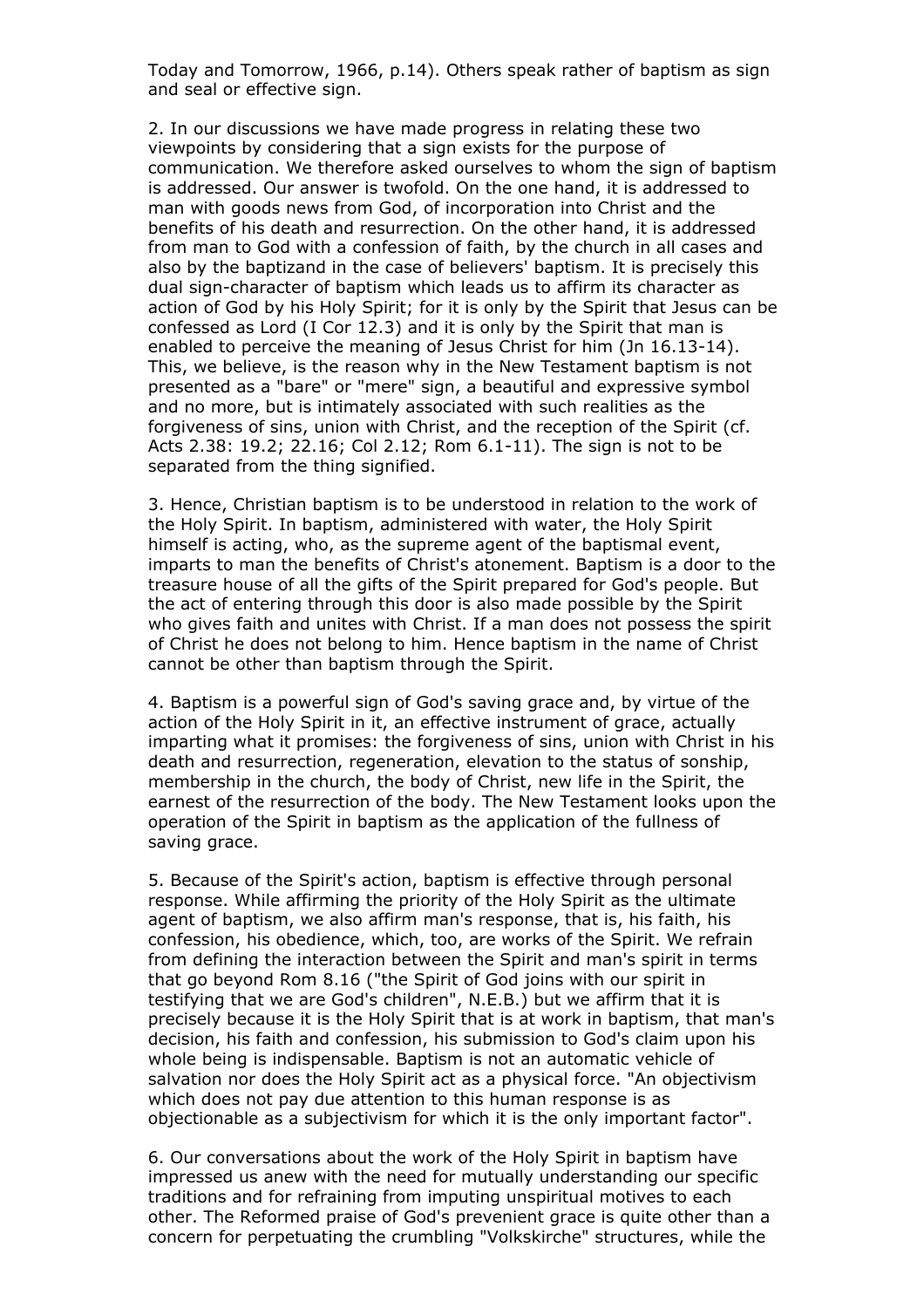Baptist insistence on personal decision is quite other than mere individualism, or the zeal of the servants in the parable to separate, before the harvest, the wheat from the tares. The Reformed emphasis on the priority of God's grace in baptism and the Baptist accent on man's active participation in the baptismal event are, in a sense, complementary and as such contribute to ecumenical rapprochement.

7. Our conversations have made us realize again that the ecclesiological and sociological context of baptismal practice must always be carefully considered. Where Christianity is a tiny minority, Christian identity is easier to define, and the dividing line between the church and the world, believers and unbelievers, is sharply drawn. Hence initiation into the Christian community is less complex in that situation than it is where traditions carry the rich heritage and also the ballast of two millennia, or where the process of secularization poses a challenge not only to the Reformed practice of baptism but also to the realization of the Baptist concept of a "gathered community" of believers. Baptismal practice is also affected by the fact that family life today has in many places been deeply changed by modern individualism and technological civilization.

8. While we affirm the New Testament view of baptism as a once-for-all incorporation into the church, the body of Christ, we propose to view baptism in the context of the Spirit's total action upon the total life of the individual and the Christian community. Baptism, at whatever age administered, requires Christian nurture in the spiritual fellowship of the Christian family and of the congregation. This Christian nurture is as much the work of the Spirit as is baptism. To the question how the work of the Spirit in baptism is related to the work of the Spirit in Christian nurture our respective answers are different.

The Baptists hold that the work of the Spirit in Christian nurture begins before baptism and that baptism should only take place when the Spirit has engendered the beginnings of an answer of faith, however immature that answer may be.

The Reformed recognize this as an appropriate order of events in the case of adult converts, but also believe that the Spirit's work of nurture can appropriately take place after his work in baptism for those who are brought to receive baptism within the community of faith.

It thus becomes clear that the remaining disagreement between Baptists and Reformed should be discussed not primarily in terms of the meaning of baptism and its relation to the work of the Spirit, but rather around the question of how and where it may, in faithfulness to the scriptural witness, be affirmed that the Holy Spirit is at work.

9. In this same context of the Spirit's total work, while the Baptists also envisage the Christian community of faith, including the family of the baptizand, as the appropriate climate for the growth of faith, the Reformed churches attach special important to the new covenant which, they hold, encompasses believers as well as their children. With regard to baptism, there is no vicarious faith, and yet the faith of the church, which precedes that of the individual, is the soil in which the faith of the individual is rooted, because the work of the Holy Spirit pervades the whole life of the church. We propose to regard the children of believers - Baptist and Reformed - as being involved in a process of preparation for the full privileges and responsibilities of membership in the church of Christ: they are already within the operational sphere of the Holy Spirit. This statement is in no way intended to obscure the general offer of the gospel but rather to emphasize the blessings of a Christian family.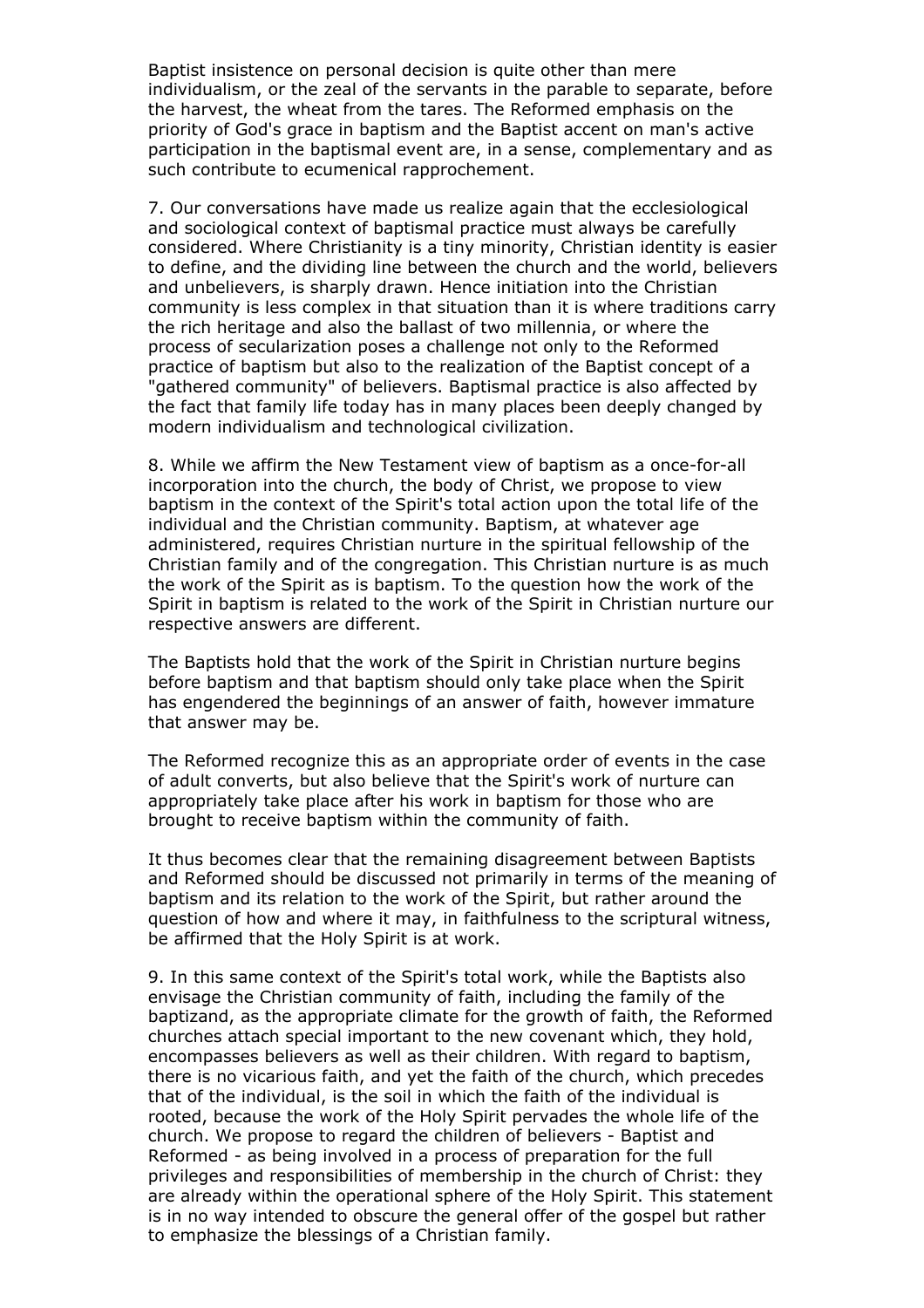10. Those who hold that this process of preparation is consummated in a common rite of confession, baptism with water, admission to the Lord's Supper at one specific point of time and those who embody the significant elements of this process by way of a temporal differentiation between its successive acts and phases may jointly recognize that, in either case, the Spirit willing, the result is actual membership in the church of Christ in the full New Testament sense of the word "member".

11. We are thankful to God for this mutual recognition of each other's good standing as Christians and for the fact that many Baptist and Reformed churches practise mutual admission to the communion of the Lord's Supper. On the basis of such mutual recognition, including in many cases open communion, Baptists and Reformed are being led to take much more seriously each other's convictions concerning baptism. We have already noted on the one hand the discussion or introduction of a so-called "double practice" in several Reformed churches. On the Baptist side, while recognition and admission to communion is generally grounded not on the fact of (infant) baptism but on the profession of faith of the Reformed believer, we note statements by some Baptist theologians, arguing that baptism is not an appropriate way of receiving into membership of a Baptist church those Christians who have already made a public confession of faith in Christ and have entered into the privileges and responsibilities of membership in some other Christian community.

12. Our conversations have not produced any arguments or excuses for indiscriminate baptism or for the relaxation of baptismal discipline. Reformed churches in particular should do their utmost to extricate baptism from the maze of unbiblical notions, misconceptions and false expectations which, in our secularized societies, often tend to distort and obscure the meaning of the sacrament. The majestic meaning of baptism dying and rising with Christ, transference and assignment to his Lordship, the duty of discipleship, and commitment to service - should be brought with uncompromising clarity before the candidates for baptism or the parents. It must also be made clear that the baptism of infants without careful Christian nurture in the family and in the Christian community is not only meaningless but also against the will of God. At the same time, the Reformed churches should make pastoral provision for the growing frequency of adult baptism - the natural practice in a missionary situation.

In matters of baptism, as in all the other tasks of Christian life, both Baptists and Reformed must seek to obey the guidance of the Holy Spirit who, in the midst of the upheavals of this era, may employ the means of grace in new and unaccustomed ways. With this thought in mind we now turn to consider the ministry of the church of Jesus Christ and the ministries in the church, local and universal.

#### **The ministry of the church of Jesus Christ and the ministries in the church**

1. Along with many other churches Reformed and Baptists agree that "the church as the communion of the Holy Spirit is called to proclaim and prefigure the Kingdom of God by announcing the gospel to the world and by being built up as the body of Christ." This requires a "variety of activities, both permanent and provisional, spontaneous and institutional. To fulfil these needs the Holy Spirit gives diverse and complementary gifts to the church. These gifts are given by God to individuals for the common good of his people and their service..." (Faith and Order Paper No. 73,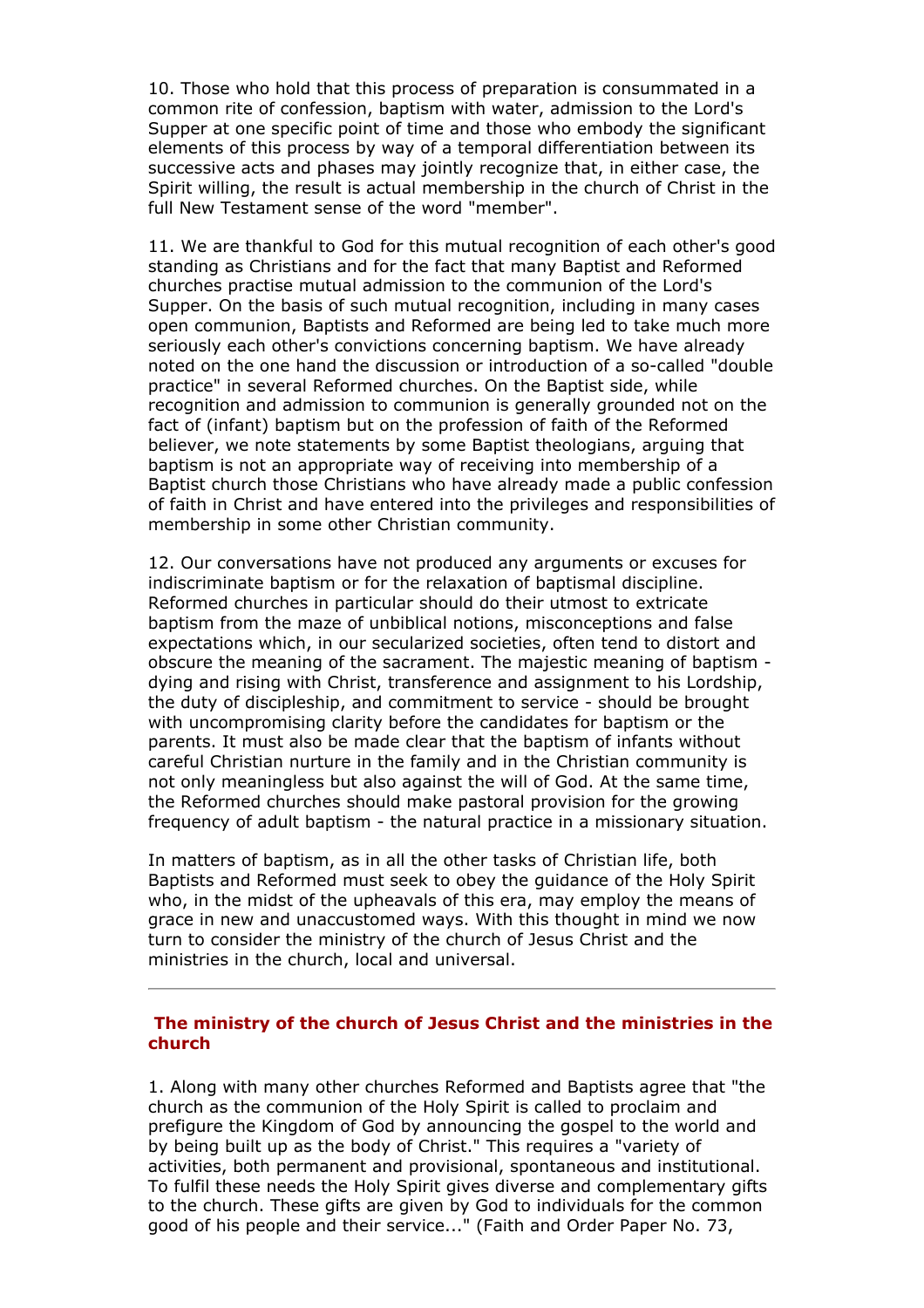World Council of Churches, One Baptism, One Eucharist and a Mutually Recognized Ministry, p.32, paras. 11 and 12).

The particular ministry of preaching the Word and administering the sacraments is thus seen in relation to the apostolate, the furtherance of which is committed by Jesus Christ our Lord to the people of God as a whole.

2. Agreement between Reformed and Baptists likewise exists on the point that already in the New Testament out of the multiplicity of gifts and ministries particular ministries become prominent, whose function it is to gather the Christian fellowship together through the preaching and teaching of the Word, to build up the church, to lead and train for service. Also related to this function is the presidency at the celebration of the Lord's Supper and at the observance of baptism (administration of the sacraments).

According to biblical interpretation today, no one structure of the ministry of the church can claim to be the one New Testament pattern of ministry. But from the New Testament the general principles may be derived for the ordering of the life of the people of God according to the gospel for the furthering of the service of the Christian community in the world.

Both Baptists and Reformed are averse to the sacramental concept of a ministerial priesthood and rather put the emphasis on the functional nature of the pastoral office and of the particular ministries. Together they reject the doctrine that a particular understanding of spiritual office and succession in office, bound with the historic form of the episcopate, belongs to the being of the church and is therefore essential to it.

3. In both Reformed and Baptist traditions the preaching of the Word and the administration of the sacraments belong usually to the ministry of the pastor. Neither family of churches however ties these acts of service exclusively to the ordained ministry.

In the majority of Reformed churches, when an exception is admitted to the usage stated in the first sentence of paragraph 3, such a decision is juridically affirmed in the relevant council or court of the church in which the ministers and elders participate. Among Baptists and Congregationalists what is required is delegation by the local congregation since the congregation has and exercises in principle responsibility for all ministries. Usually it entrusts its pastor with the discharge of these particular tasks, but they are also frequently entrusted to lay people.

4. The function of presiding over the affairs of the congregation is in Reformed churches usually linked with the office of the pastor. Among Baptists it may be entrusted to the pastor, and there are places where this system is customary. But in principle among both Reformed and Baptists the various ministries on which responsibility rests for the building up of the congregation are so distinct that they can be entrusted to different persons, according to the gifts of the Spirit.

A distribution of ministries is not only grounded in the pragmatic concern for the division of labour (Acts 6.1 ff.) but above all in the understanding of the nature of the whole church as the body of Christ, in which the work of the Holy Spirit and the service of the church cannot be separated from the other. All ministries in the church are charismatic in nature, and all spiritual gifts are given for the common good (I Cor 12.7), "to equip God's people for work in his service, to the building up of the body of Christ" (Eph 4.12, N.E.B.).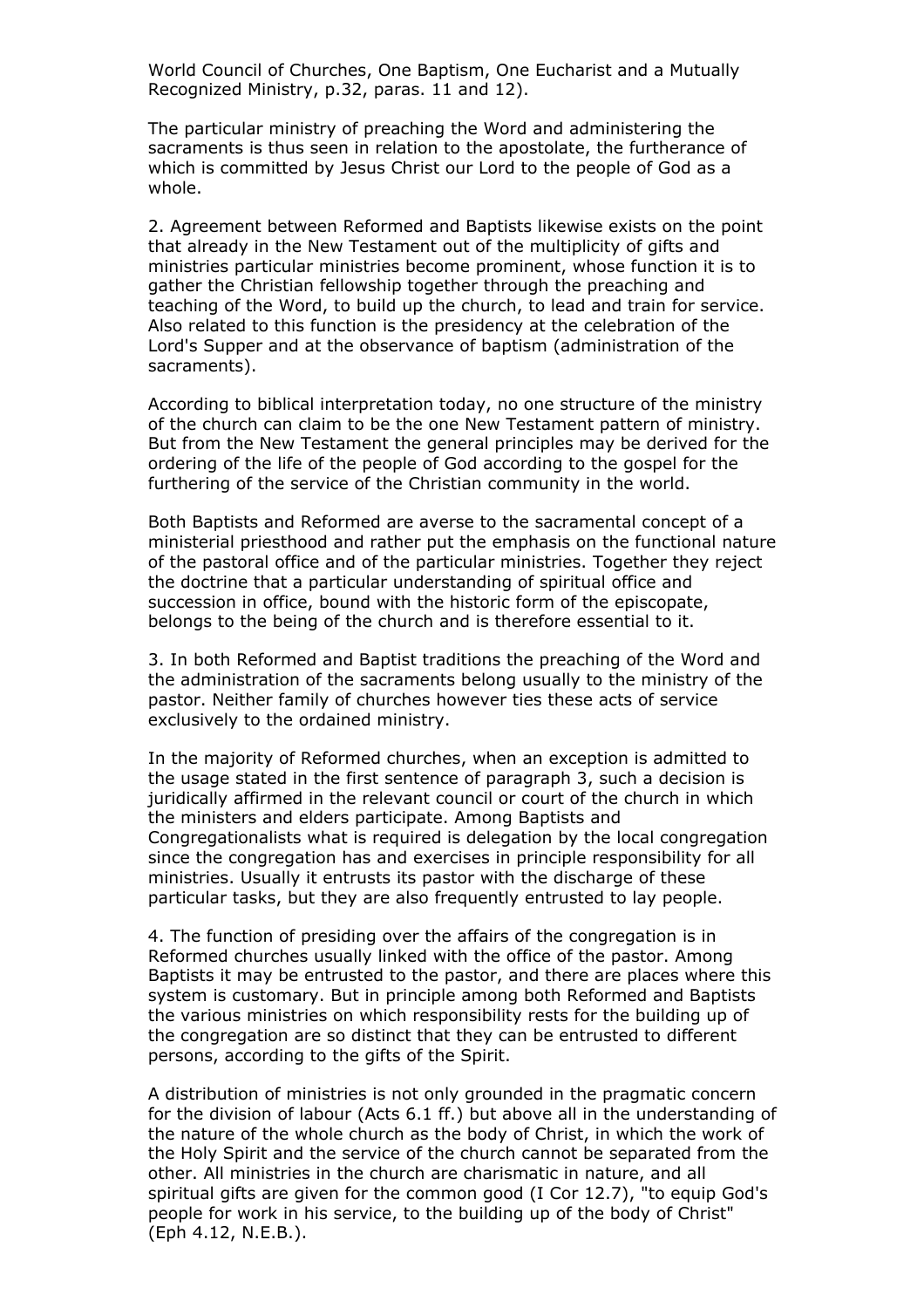5. While the doctrine concerning episcopal succession is rejected by Reformed and Baptists, there exists among both Baptists and Reformed in particular areas a type of ministry which superintends a number of individual congregations; among Baptists this ministry is never designated by the title "bishop", nor does it have juridical authority.

For both Reformed and Baptists, encounter with episcopally ordered churches can usefully raise the question as to the beneficial role of the pastor pastorum (pastor of the pastors) in the life of the church for the encouragement of the ministry.

#### **The church - local and universal**

1. The one church belongs to the one Lord. It is built, assembled and sustained by him. The ekklesia is the one holy universal Christian church. It is not an idea which floats invisibly over earthly reality; for the Word which sustains it became flesh (John 1.14).

2. The church is first and foremost an event, rather than an institution; the church "exists" in that it continually "happens", namely where the Lord effectively exercises his rule and where it is recognized and accepted; i.e., where the Word is proclaimed and believed, where the sacraments are administered and received, where the communion with the Lord and with each other is celebrated and upheld, and where the church in the name and in the power of the Lord goes out in witness and service. The purpose of the institutional elements of the life of the church is to give form and continuity to the events of the Spirit.

3. The one holy universal Christian church becomes concrete in the local congregation. The local congregation is not a sub-department of the one church of Christ, but manifests and represents it. This is generally recognized today, as e.g. by the Roman Catholic Church at its Second Vatican Council: "The church of Christ is truly present in all local gatherings of believers" (Dogmatic Constitution on the Church Lumen Gentium, No. 26). The local congregation cannot be bypassed by those who want to belong to the church of Christ, for this is where the church "happens." In the New Testament ekklesia frequently is the designation of the local congregation and as such it occurs in the plural as well (e.g. Acts 16.5; Rom 16.4; 16; I Cor 7.18; Rev 1.4).

4. At the same time the local congregation is necessarily related to other local In itself, it is not the universal church of Christ. The local congregation which isolates itself from its sister congregations impairs the character of the true church, and becomes sectarian. The local congregation cannot monopolize the Lord for itself. Such isolation, moreover, would cloud its vision with regard to the world as the one great field of mission. This call for mission unites the local churches and make them interdependent. The New Testament makes clear how congregations were in contact with each other. The collection, for instance, which Paul organized for the church of Jerusalem, expressed the common ties which united the churches in Macedonia with the one in Jerusalem (I Cor 16.1-4; II Cor 8.1-9; Gal 2.9 ff.).

5. Thus the wider church relationships (area, national, regional, world-wide) have ecclesiological significance. Church "happens" not only where Christians gather as a congregation, but also where congregations meet as such or through their appointed representatives. There also the